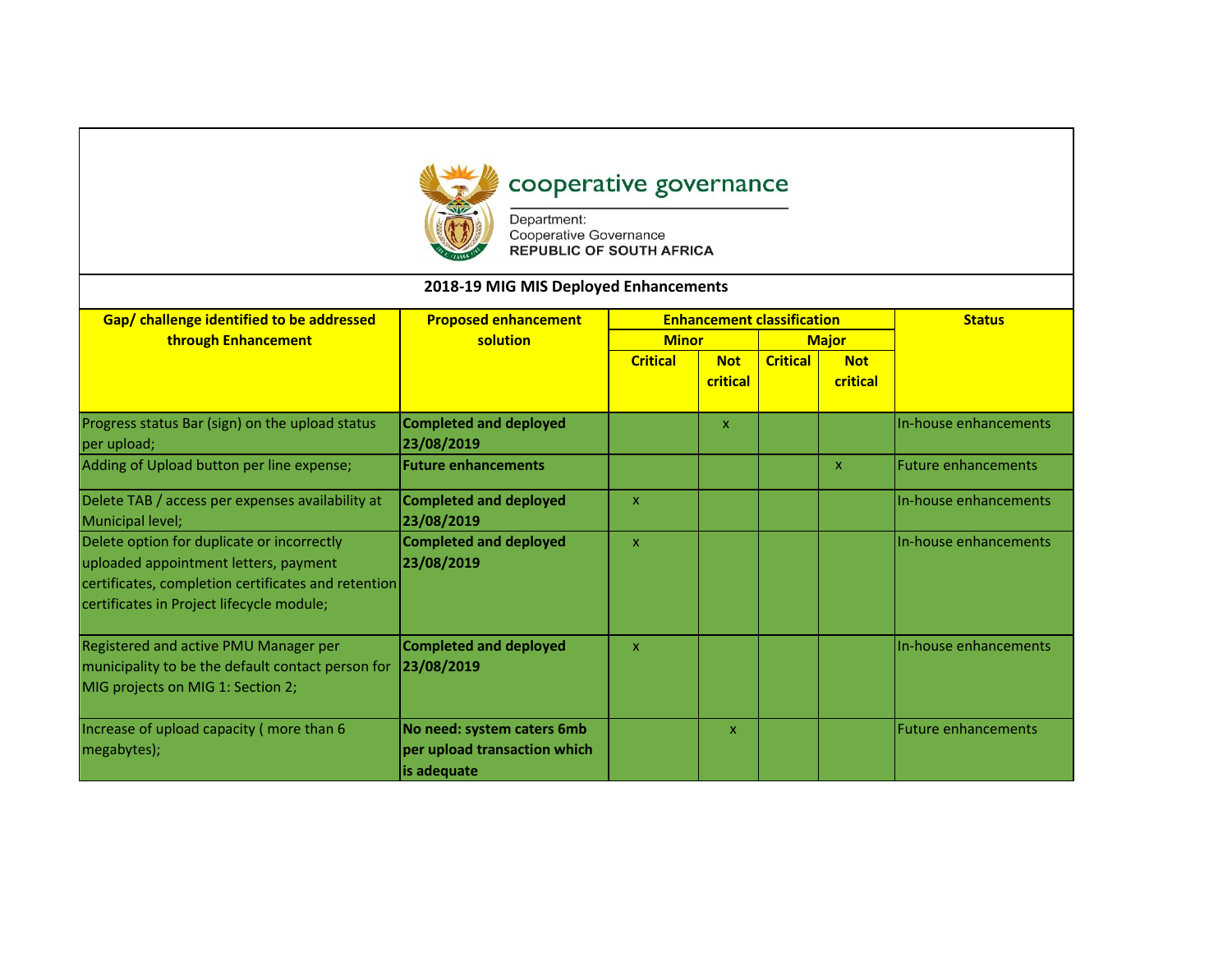| Replace old staging site with the (Replica) new<br>enhanced MIG-MIS system for Training purposes. Aug 2019)                                                                                                                                          | <b>Completed and deployed (23</b>                      | x |                           | In-house enhancements        |
|------------------------------------------------------------------------------------------------------------------------------------------------------------------------------------------------------------------------------------------------------|--------------------------------------------------------|---|---------------------------|------------------------------|
| Moving of MIG project information to merged<br>munics                                                                                                                                                                                                | <b>Completed and deployed (30</b><br><b>Sept 2018)</b> |   | $\boldsymbol{\mathsf{x}}$ | 2018 Enhancement<br>Contract |
| Re-alignment of MIG-MIS financials from<br>National and Province to align with municipal<br>financial years (01 April to 31 March aligned with<br>01 July to 30 June of each and every financial<br>year (changing of financial year reference data) | <b>Completed and deployed (30</b><br><b>Sept 2018)</b> |   | X                         | 2018 Enhancement<br>Contract |
| Delegation of evaluation at National MIG level<br>(Senior Manager: MIG and PPMU level from 10 -<br>20 evaluators to avoid delays in project<br>evaluation, recommendation and sign-off                                                               | <b>Completed and deployed (30</b><br><b>Sept 2018)</b> |   | $\overline{\mathbf{x}}$   | 2018 Enhancement<br>Contract |
| Upload TAB functionaity for Service Providers<br>appointment letters, Invoices and Payment<br>certificates, including PoP's.                                                                                                                         | <b>Completed and deployed (30</b><br><b>Sept 2018)</b> |   |                           | 2018 Enhancement<br>Contract |
| Upload of site visit report / MIG project site<br>pictures / information to allow site visit<br>documentation upload                                                                                                                                 | <b>Completed and deployed (30</b><br><b>Sept 2018)</b> |   |                           | 2018 Enhancement<br>Contract |
| Adding of Pop-Up Triangle in MIG 1 Section 8 for<br>compulsory provision of IDP number and Council<br>resolution                                                                                                                                     | Completed and deployed (30<br><b>Sept 2018)</b>        |   |                           | 2018 Enhancement<br>Contract |
| Inclusion of an automatic default VAT calculation<br>functionality which applies forward and<br>backward thinking from VAT incease<br>implementation date.                                                                                           | <b>Completed and deployed (30</b><br><b>Sept 2018)</b> |   |                           | 2018 Enhancement<br>Contract |
| MIG-MIS system minimun reguirement for MIG-<br>MIS usage in terms of hardware and software on<br>the home page.                                                                                                                                      | <b>Completed and deployed (30</b><br><b>Sept 2018)</b> |   |                           | 2018 Enhancement<br>Contract |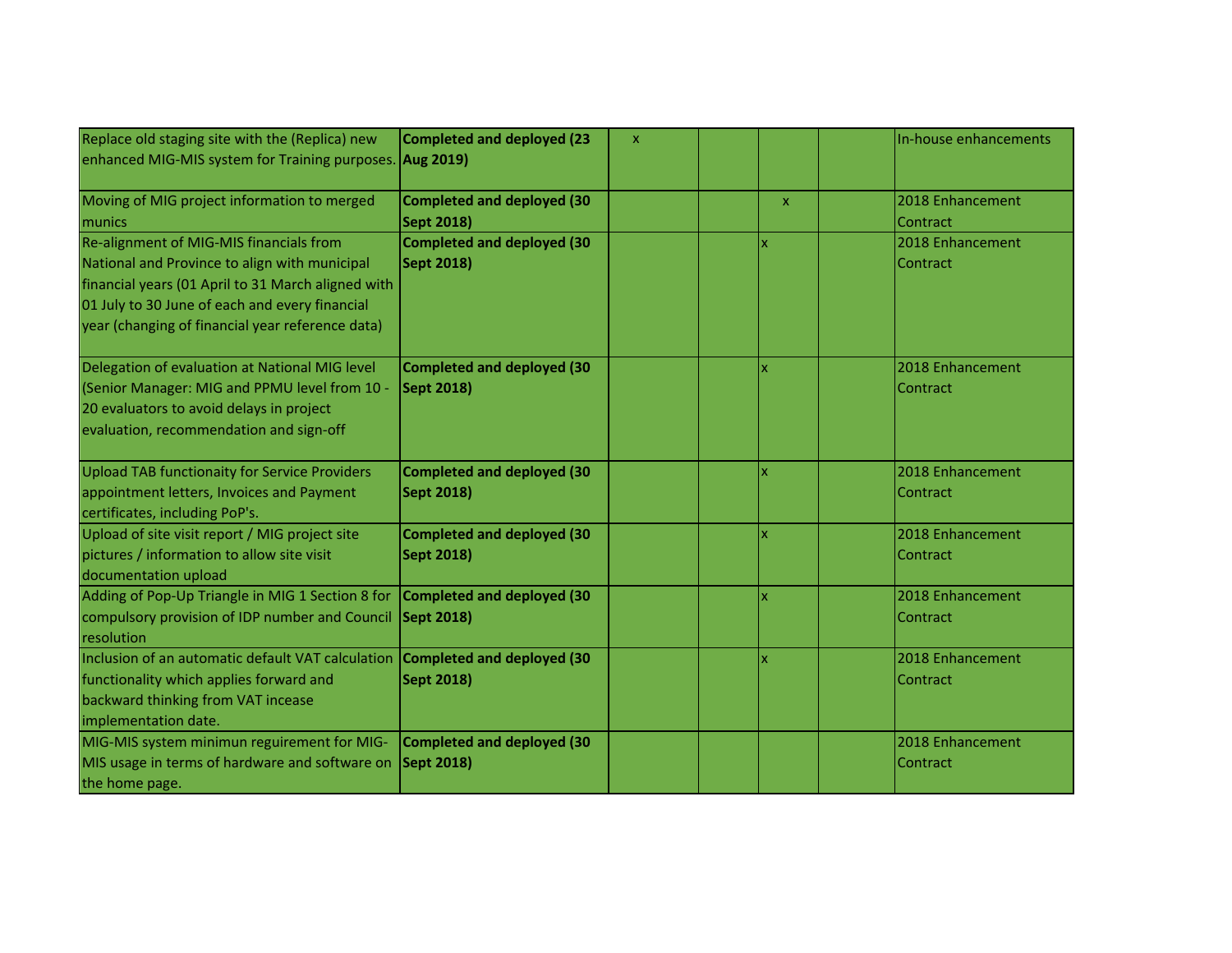| Change request level to extend the powers of<br>Provincial evaluators and PPMU Manager to<br>perform pre-verification and recommendation at<br>Provincial level (send refer back / recommend<br>before signing off at National level. | <b>Completed and deployed (30</b><br>Sept 2018)        |                         | 2018 Enhancement<br>Contract      |
|---------------------------------------------------------------------------------------------------------------------------------------------------------------------------------------------------------------------------------------|--------------------------------------------------------|-------------------------|-----------------------------------|
| Comulsory upload for expenditure PoE limited to<br>6 megabytes (PoP's, Invoices & Payment<br>certificates).                                                                                                                           | <b>Completed and deployed (30</b><br>Sept 2018)        | $\mathbf x$             | 2018 Enhancement<br>Contract      |
| Adding of Alternates for Fund Administration<br>Module at Provincial level limited to 20<br>levaluators.                                                                                                                              | <b>Completed and deployed (30</b><br><b>Sept 2018)</b> | $\mathbf x$             | 2018 Enhancement<br>Contract      |
| Renaming and changing of old municipal names<br>into new ones & inclusion of new ones. (i.e.<br>Dawid Kruiper - NC, Fetakgomo Tubatse LM - LP,<br>Modimolle - Mookgophong LM & Alfred Duma<br><b>LM</b>                               | <b>Completed and deployed (30</b><br>Sept 2018)        | $\mathbf x$             | 2018 Enhancement<br>Contract      |
| Expenditure Report- Project list enhanced and<br>aligned on MIG-MIS MIG project workflow<br>processes tog cater monthly, quarterly and<br>annual expenditure reporting requirements per<br>financial year and expenditure duration.   | <b>Completed and deployed (30</b><br>Sept 2018)        | X                       | 2018 Enhancement<br>Contract      |
| CFO Functionality inclusion - Expendituere sign-<br>off in Fund Administration Module                                                                                                                                                 | <b>Completed and deployed (23</b><br>August 2019)      | $\overline{\mathsf{x}}$ | 2018 Enhancement<br>Contract      |
| Retention column to be renamed / re-defined to<br>avoid confusion (e.g. Total amount including<br>retention); Payment for work done in MIG 8 to<br>be inclusive of retention per expense - sitting at<br>100% expenditure             | In- progress- Testing phase                            | $\mathsf{x}$            | In-house / future<br>enhancements |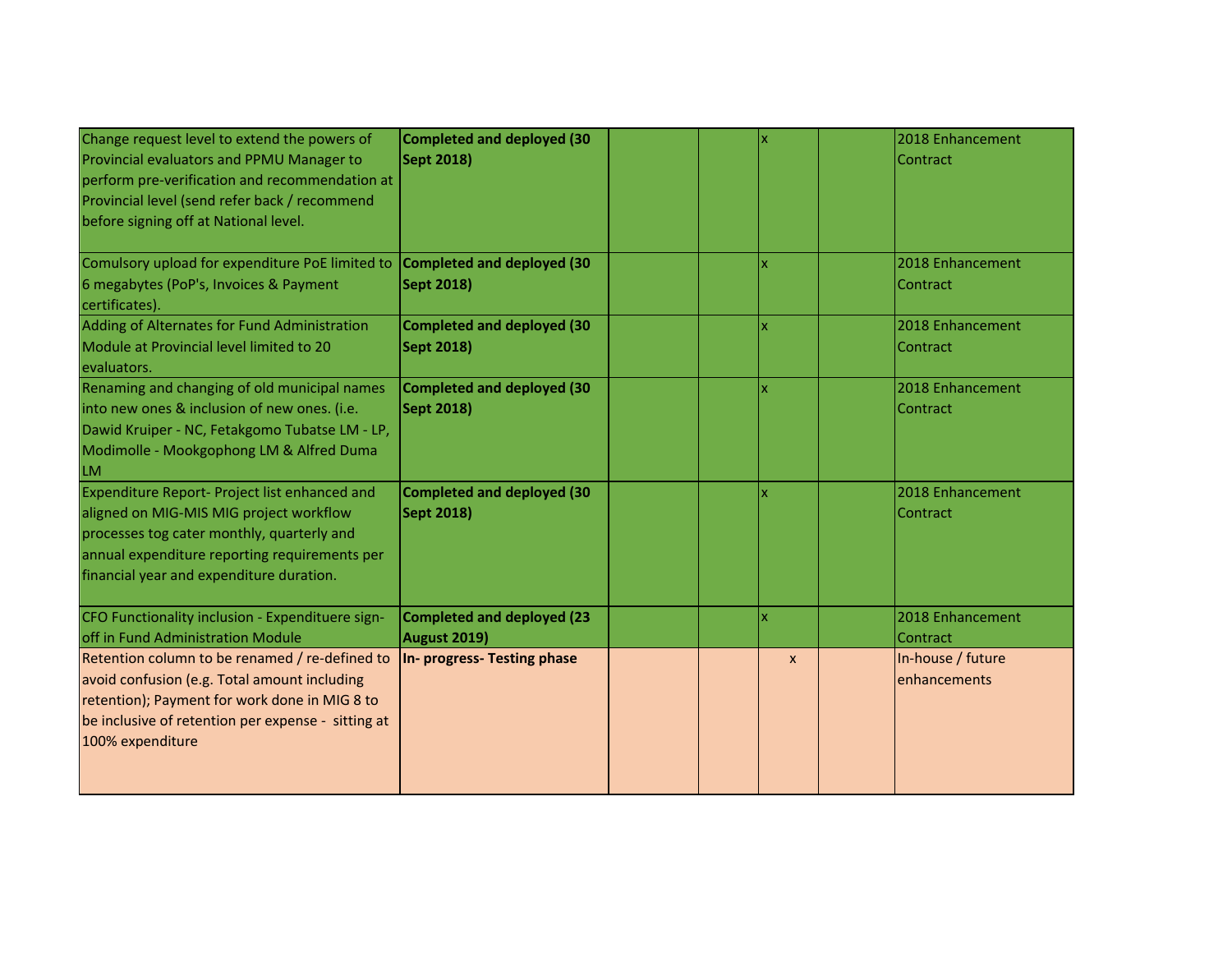

## cooperative governance

Department:<br>Cooperative Governance<br>REPUBLIC OF SOUTH AFRICA

| 2018-19 MIG MIS Future Enhancements                                                                                                                                                      |                                                                               |                 |                                   |                           |                        |                                    |
|------------------------------------------------------------------------------------------------------------------------------------------------------------------------------------------|-------------------------------------------------------------------------------|-----------------|-----------------------------------|---------------------------|------------------------|------------------------------------|
| Gap/ challenge identified to be addressed                                                                                                                                                | <b>Proposed enhancement</b>                                                   |                 | <b>Enhancement classification</b> | <b>Status</b>             |                        |                                    |
| through Enhancement                                                                                                                                                                      | solution                                                                      | <b>Minor</b>    |                                   |                           | <b>Major</b>           |                                    |
|                                                                                                                                                                                          |                                                                               | <b>Critical</b> | <b>Not</b><br>critical            | <b>Critical</b>           | <b>Not</b><br>critical |                                    |
| Enabling of Dormant BEE/ABE / BWO's<br>"Sections prevent users to capture BEE / ABE /<br>BWO's actual information so this section should<br>be enabled to capture the actual information | <b>Future enhancements</b>                                                    |                 |                                   |                           |                        | <b>Future enhancements</b>         |
| Sector Departments in MIG programme inclusion Completed and awaiting<br>to cater evaluation, and recommendation of<br>sector-type projects and upload of<br>recommendation letters       | deployment after Sector buy-in<br>and active involvement and<br>participation |                 |                                   |                           |                        | <b>Future enhancements</b>         |
| Include workflow process on Site visit report to<br>allow provincial verification and<br>recommendation, if need be up to national level<br>for signing-off                              | <b>Future enhancements</b>                                                    |                 |                                   |                           |                        | <b>Future enhancements</b>         |
| Amalgamation and merging of municipalities                                                                                                                                               | In-house / future<br>enhancements                                             |                 |                                   | $\boldsymbol{\mathsf{x}}$ |                        | In-house / future<br>lenhancements |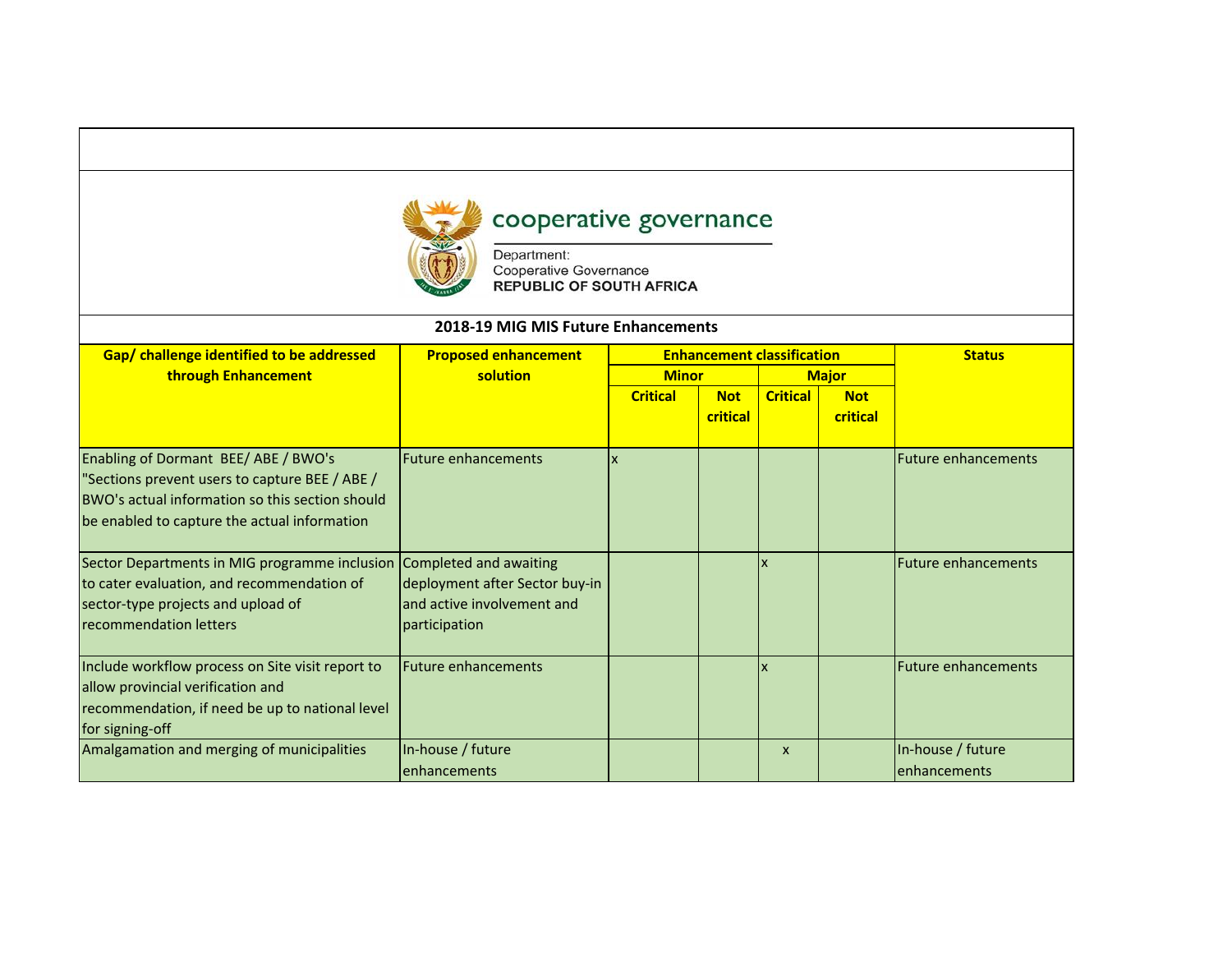| 300 Search results limiting -increase system's<br>capability with search results;                                                                                                                                                                                          | In progress & in-house     | $\mathsf{x}$              |                           |                           | In-house / future<br>enhancements |
|----------------------------------------------------------------------------------------------------------------------------------------------------------------------------------------------------------------------------------------------------------------------------|----------------------------|---------------------------|---------------------------|---------------------------|-----------------------------------|
| Effection of newly demarcated boundaries from<br>Municipal Demarcation Board;                                                                                                                                                                                              | <b>Future enhancements</b> |                           |                           | $\mathsf{x}$              | <b>Future enhancements</b>        |
| System cut-off dates by default for monthly<br>reported expenditure and workflow history<br>creation                                                                                                                                                                       | <b>Future enhancements</b> |                           |                           | $\mathsf{x}$              | <b>Future enhancements</b>        |
| Unit Costs Guidelines updation;                                                                                                                                                                                                                                            | <b>Future enhancements</b> |                           |                           | $\mathsf{x}$              | <b>Future enhancements</b>        |
| Different browsers compatibility functionality<br>implementation on MIG-MIS system;                                                                                                                                                                                        | <b>Future enhancements</b> |                           |                           | X                         | <b>Future enhancements</b>        |
| Service Providers documentation edit rights to<br>users;                                                                                                                                                                                                                   | <b>Future enhancements</b> |                           | $\mathsf{x}$              |                           | <b>Future enhancements</b>        |
| Inclusion of VAT vendor question in MIG 4 and<br>MIG 5 to address payment processing<br>irregularities in Projects lifecycle;Fund<br>Administration Workflow History processes<br>should be added for tracking of expenses and<br>workflow processes with dates inclusion; | <b>Future enhancements</b> |                           |                           | $\mathsf{x}$              | <b>Future enhancements</b>        |
| Cut-off dates for expenditure reporting closure<br>(PoP's upload) should be effected system-wise<br>for the 5th day of each month in terms of<br>Calendar month. Tick Box (month-closure) to be<br>added;                                                                  | <b>Future enhancements</b> |                           |                           | $\boldsymbol{\mathsf{x}}$ | <b>Future enhancements</b>        |
| Roll-over treatment system-wise;                                                                                                                                                                                                                                           | <b>Future enhancements</b> |                           |                           | $\pmb{\mathsf{x}}$        | <b>Future enhancements</b>        |
| PMU Business Plan Template upload TAB /<br>Facility addition;                                                                                                                                                                                                              | In progress & in-house     | $\boldsymbol{\mathsf{x}}$ |                           |                           | In-house enhancements             |
| Provincial User Account profiles management at<br>Provincial level (PPMU - Access Rights), to<br>manage user accounts at Provincial level within<br>the Provincial area of jurisdiction; and                                                                               | Future enhancements        |                           | $\boldsymbol{\mathsf{x}}$ |                           | <b>Future enhancements</b>        |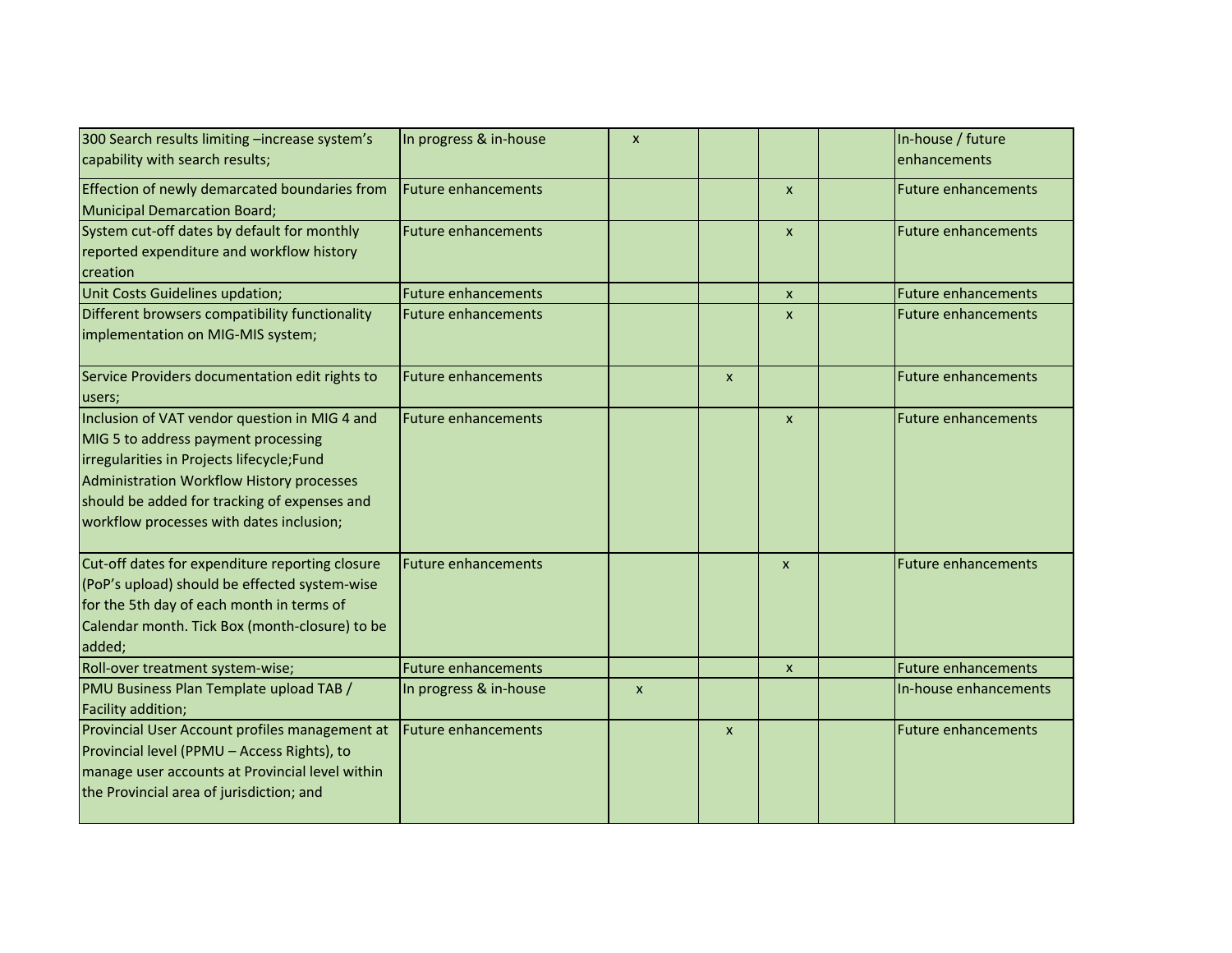| Site Visit report information should be linked to | <b>Future enhancements</b>         |              | $\mathsf{x}$              | <b>Future enhancements</b> |
|---------------------------------------------------|------------------------------------|--------------|---------------------------|----------------------------|
| RFP (Construction) to avoid tedious capturing of  |                                    |              |                           |                            |
| actual employment information in MIG 8;           |                                    |              |                           |                            |
|                                                   |                                    |              |                           |                            |
| Update of MIG-MIS Home Page and Library           | In progress & in-house             |              | $\boldsymbol{\mathsf{x}}$ | In-house enhancements      |
| material;                                         |                                    |              |                           |                            |
| <b>Update MIG Allocations and Transfers</b>       | In progress & in-house             | $\mathsf{x}$ |                           | In-house enhancements      |
| information, and Payment Schedules;               |                                    |              |                           |                            |
| Adding of Search criteria (button) / find option  | <b>Future enhancements</b>         |              | $\mathsf{x}$              |                            |
| for optimised and desired results in Fund         |                                    |              |                           |                            |
| <b>Administration Module;</b>                     |                                    |              |                           |                            |
| Adding of Form ID column (to be available by      | <b>Future enhancements</b>         | $\mathsf{x}$ |                           | <b>Future enhancements</b> |
| default) at the expense table to make             |                                    |              |                           |                            |
| Expenditure reporting easier in Fund              |                                    |              |                           |                            |
| <b>Administration Module;</b>                     |                                    |              |                           |                            |
| Referring back of Service Providers (MIG 4 and    | <b>Future enhancements</b>         |              | $\mathsf{x}$              | <b>Future enhancements</b> |
| MIG 5) to be independent, not to have financial   |                                    |              |                           |                            |
| dependency and implications on already            |                                    |              |                           |                            |
| reported expenditure to MIG and National          |                                    |              |                           |                            |
| Treasury;                                         |                                    |              |                           |                            |
| To enhance and upload MIG-MIS with new            | This will be dealt with at a later |              | $\boldsymbol{\mathsf{x}}$ | <b>Future enhancements</b> |
| updated unit costs guidelines with current rates  | stage as the information           |              |                           |                            |
| on MIG-MIS's specific indicators. Industry        | required to complete this could    |              |                           |                            |
| guidelines on MIG-MIS are outdated                | not be provided by                 |              |                           |                            |
|                                                   | departments during the             |              |                           |                            |
|                                                   | project.                           |              |                           |                            |
| To enhance MIG-MIS with a functionality on MIG    | This is not possible due to the    |              | $\boldsymbol{\mathsf{x}}$ | <b>Future enhancements</b> |
| 1 Section 3.4 to delete Row if added incorrectly  | limitations of the development     |              |                           |                            |
| where applicable                                  | tools.                             |              |                           |                            |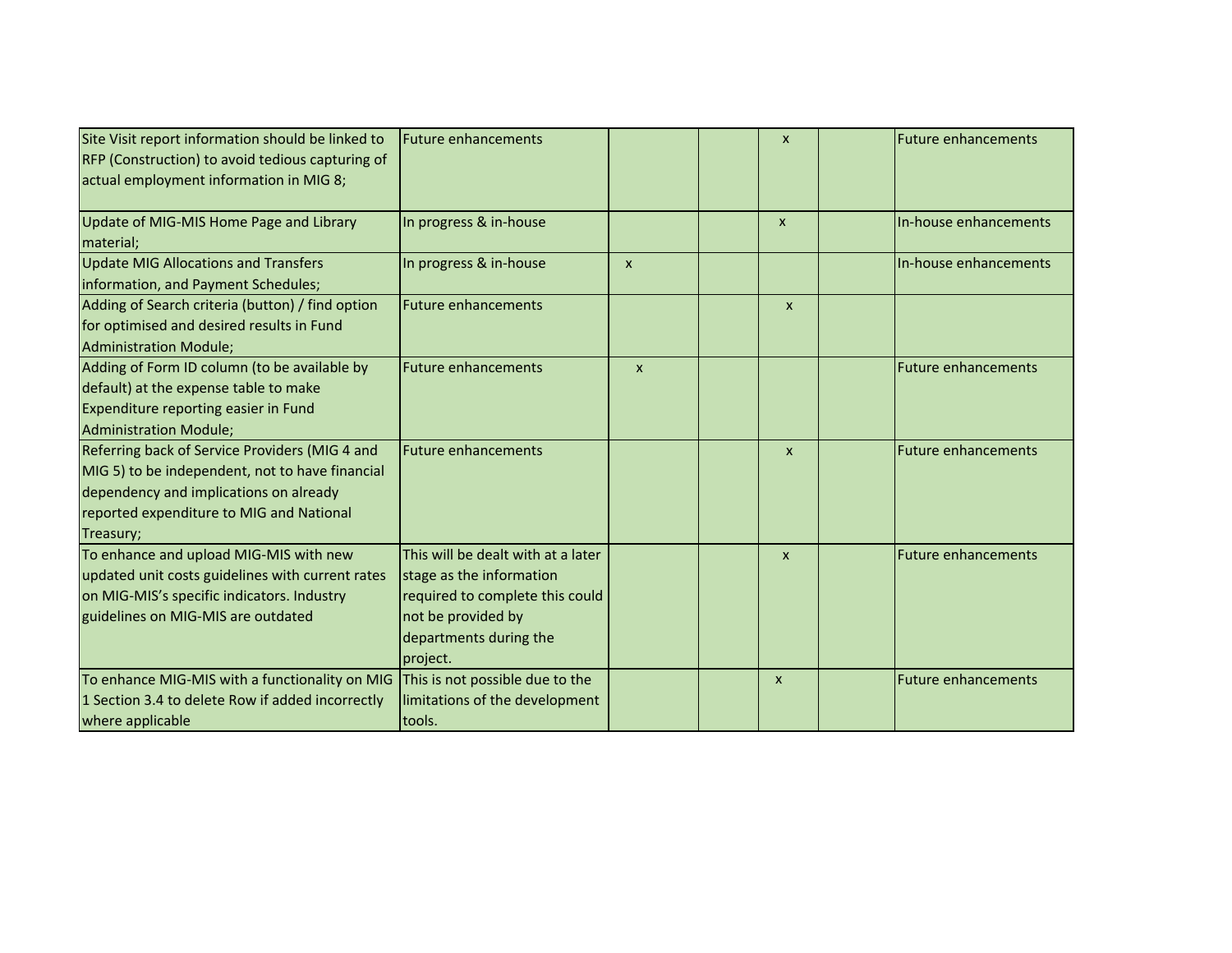| To enhance MIG-MIS with a functionality to allow The current architecture of the<br>completion of each project phase in case where<br>the project has many phases in MIG 9                                  | system limits this<br>enhancement. The MIG-MIS<br>system will have to be<br>redesigned as the current<br>design only allows a single<br>project status. Implementing<br>this functionality is a risk and it<br>will cause duplicates on project<br>reporting. |              |                |              | <b>Future enhancements</b> |
|-------------------------------------------------------------------------------------------------------------------------------------------------------------------------------------------------------------|---------------------------------------------------------------------------------------------------------------------------------------------------------------------------------------------------------------------------------------------------------------|--------------|----------------|--------------|----------------------------|
| To enhance MIG-MIS with a dashboard on MIG                                                                                                                                                                  | This is currently provided<br>through ad-hoc reporting.                                                                                                                                                                                                       |              |                | $\mathsf{x}$ | <b>Future enhancements</b> |
| projects to show progress versus expenditure                                                                                                                                                                |                                                                                                                                                                                                                                                               |              |                |              |                            |
| To enhance MIG-MIS to allow usage on all web<br>platforms without any compatibility limitations<br>(i.e. Internet explorer, Chrome, Firefox, Microsoft tools used to develop the MIG-<br>Edge and Mozilla). | This is not possible due to the<br>limitations of the development<br>MIS system.                                                                                                                                                                              | $\mathsf{x}$ |                |              | <b>Future enhancements</b> |
| Deletion of three Save Button to remain with one This is not possible due to<br>on sysytem's sections.                                                                                                      | the limitations of the<br>development tools used to<br>develop the MIG-MIS<br>system.                                                                                                                                                                         |              | $\pmb{\times}$ |              | <b>Future enhancements</b> |
| Frequently asked Questions, discussion forum<br>and solutions panel / tab should be added on<br>MIG-MIS for users to share ideas online across<br>the country.                                              | This can be achieved by<br>implementing an open source<br>tool that has these capabilities                                                                                                                                                                    | $\mathsf{x}$ |                |              | <b>Future enhancements</b> |
| Upload TAB for Sector recommendation letters<br>to avoid delays with evaluation and<br>recommendation at approval level;                                                                                    | <b>Future enhancements</b>                                                                                                                                                                                                                                    | $\mathsf{x}$ |                |              | <b>Future enhancements</b> |